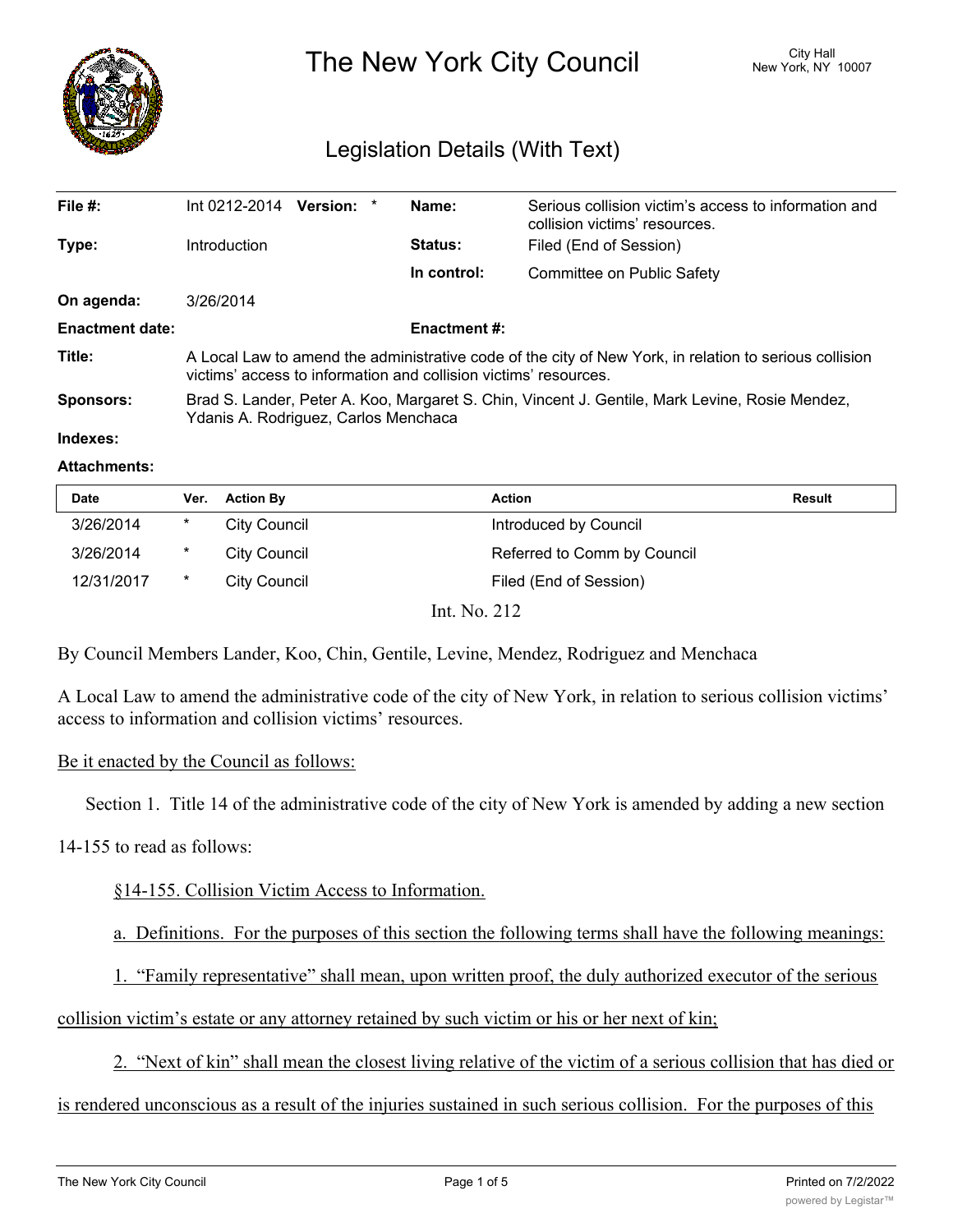#### **File #:** Int 0212-2014, **Version:** \*

section, the next of kin order of precedence shall be as follows: (i) spouse; (ii) issue; (iii) parent(s); (iv) other legal guardian(s); and (v) sibling(s);

3. "Serious collision" shall mean a motor vehicle collision involving one or more motor vehicles where the collision results in a serious physical injury as defined by article ten of the New York State Penal Law; and

4. "Victim" shall mean any person, including a motor vehicle operator, a motor vehicle passenger, a bicyclist, or a pedestrian, who as a result of a serious collision suffers a serious physical injury as defined by article ten of the New York State Penal Law.

b. Online access to serious collision information.

1. Within six months of the enactment of the law creating this section, the department shall create and maintain a secure website where the victim of a serious collision, the next of kin of such victim, attorney or other agent of such victim will be able to access certain information about such serious collision pursuant to rules set forth by the commissioner of the department. Such website shall include information such as: (i) date of the serious collision; (ii) location of the serious collision; (iii) investigation status; (iv) whether or not any summonses have been issued or arrests affected; and (iv) whether or not any witnesses have been identified and interviewed.

2. The department shall make the serious collision information available via the website created and maintained pursuant to this section within a reasonable timeframe after the occurrence of such serious collision (s) and shall update the serious collision information within a reasonable timeframe after such new or updated information becomes available to the department; except that the department may withhold the disclosure of any information which would: (i) interfere with the investigation or prosecution of a crime involved in or connected with the collision; or (ii) be exempt from disclosure pursuant to section eighty-seven of the New York State Public Officer's Law;

3. The commissioner of the department shall make and promulgate such rules and regulations as he or she deems necessary for the proper implementation of this section. The rules promulgated by the commissioner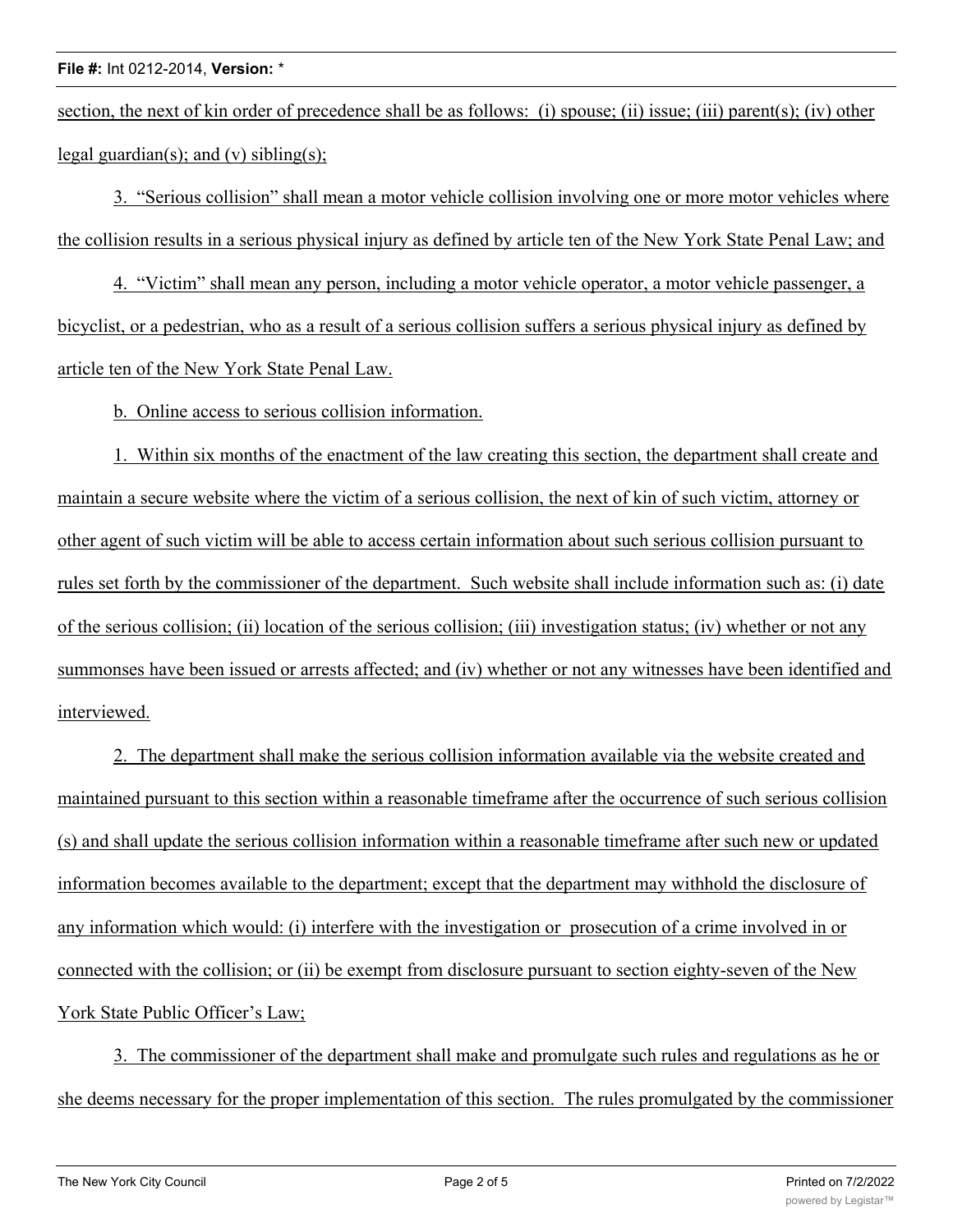## **File #:** Int 0212-2014, **Version:** \*

shall include, but not be limited to:

(i) the process by which a victim, next of kin of such victim, or other family representatives of such victim, shall request access to the website created pursuant to this section;

(ii) the documentation necessary to prove that the person requesting website access is in fact a serious collision victim, the next of kin of such victim, or an attorney or agent of such victim; and

(iii) the manner in which the department will provide a serious collision victim, next of kin of such victim, or an attorney or agent of such victim with online access to the serious collision information website created pursuant to this section.

§2. Title 14 of the administrative code of the city of New York is amended by adding a new section 14- 156 to read as follows:

§14-156. Collision Victim Resources.

a. Definitions. For the purposes of this section the following terms shall have the following meanings:

1. "Collision" shall mean any incident where (i) one or more motor vehicles comes in physical contact with another motor vehicle, a pedestrian, or a bicyclist; or (ii) one or more motor vehicles is operated in a manner that causes a pedestrian or bicyclist to sustain a physical injury or injuries, as defined by article ten of the New York State Penal Law, without coming into physical contact with such pedestrian or bicyclist;

2. "Victim" shall mean any a person, including a motor vehicle operator, a motor vehicle passenger, a bicyclist, or a pedestrian, who suffers physical injury, as defined by article ten of the New York State Penal Law, as a result of a collision, as defined by this section.

b. Collision Victim Resources.

1. Every victim of a collision shall be provided with a copy of the collision victim resources at the scene of such collision by the responding officer of the department in a form and manner to be determined by the commissioner of the department.

2. The collision victim resources shall be posted in every police precinct house, in a publicly visible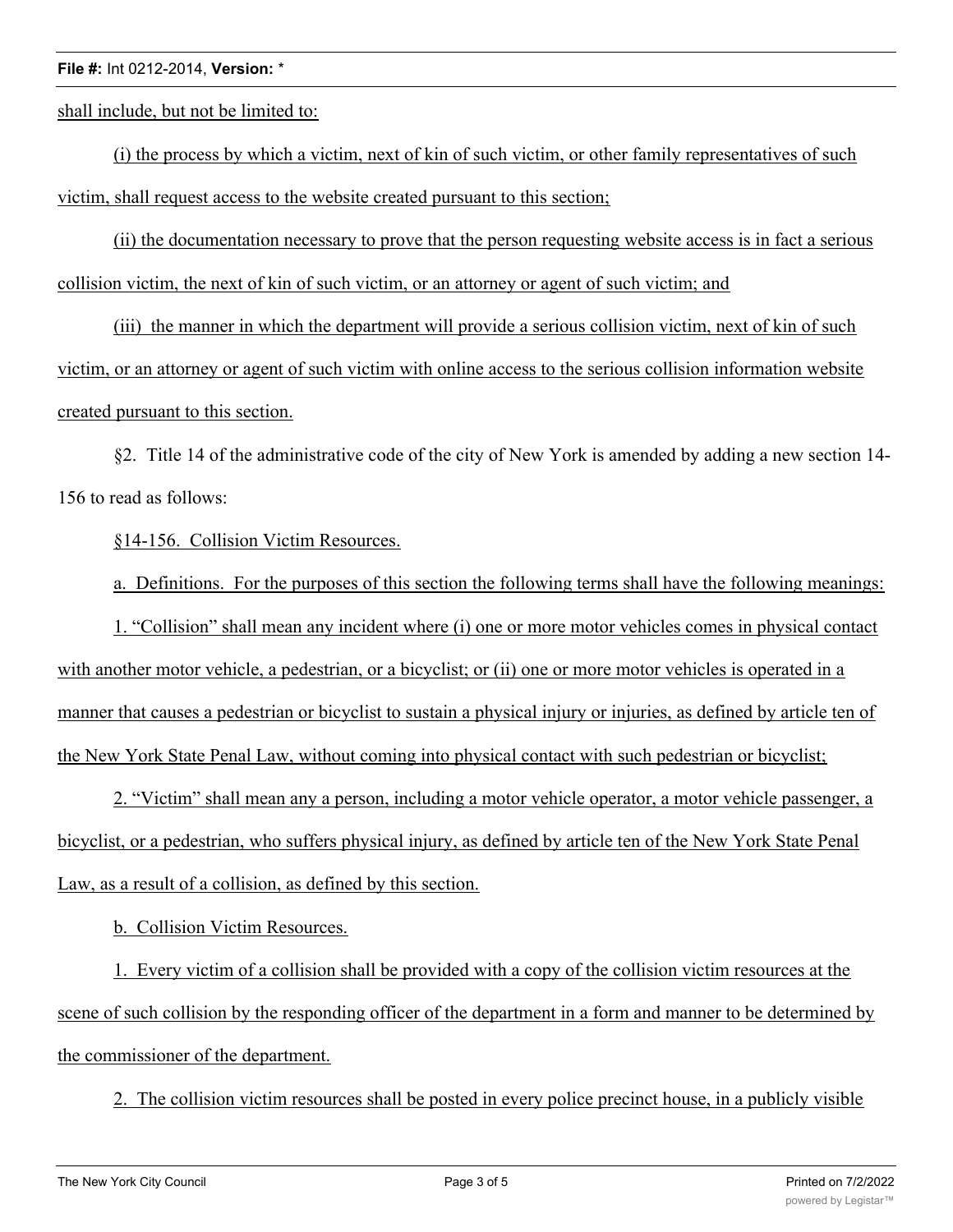location, and in a form and manner to be determined by the commissioner of the department.

3. The department shall conspicuously post the collision victim resources on the department's website.

4. The collision victim resources shall state the following information:

(i) All victims of a collision who are injured or suffered property damage are entitled to have an official police report, known as an MV-104AN, completed by an officer responding to the scene of the collision, whether or not there was contact between the victim and the vehicle that caused the victim's injuries;

(ii) All victims can request that a responding police officer complete an MV-104AN at the scene of the collision and thereafter provide such victim with the report number;

 (iii) All victims of a collision are entitled to receive a copy of an MV-104AN from the precinct in which the collision occurred, within a reasonable timeframe thereafter, for a non-refundable fee of ten dollars, payable by check or money order to the "City of New York, Police Department";

(iv) All victims of a collision are entitled to obtain the insurance information of all motor vehicles involved in such collision and this information is included in the official police report;

(v) All collision victims are entitled to no-fault insurance benefits from either the insurance carrier covering the vehicle in which such victim was passenger or operator, or the insurance carrier of another vehicle involved in the collision, even if the victim is a pedestrian or bicyclist without his or her own automobile insurance;

(vi) In the event that an officer was not called, or did not respond, to the scene of a collision, all victims of a collision should report the collision to the police within twenty-four hours of its occurrence or risk losing access to no-fault insurance benefits;

(vii) No-fault insurance benefits are available to victims of a collision regardless of whether or not the parties to a collision file a lawsuit. No-fault benefits cover, with no deductibles or co-payments, medical bills, ambulance transportation, a portion of lost wages, and any out-of-pocket expenses, if applicable and supported by medical documentation;